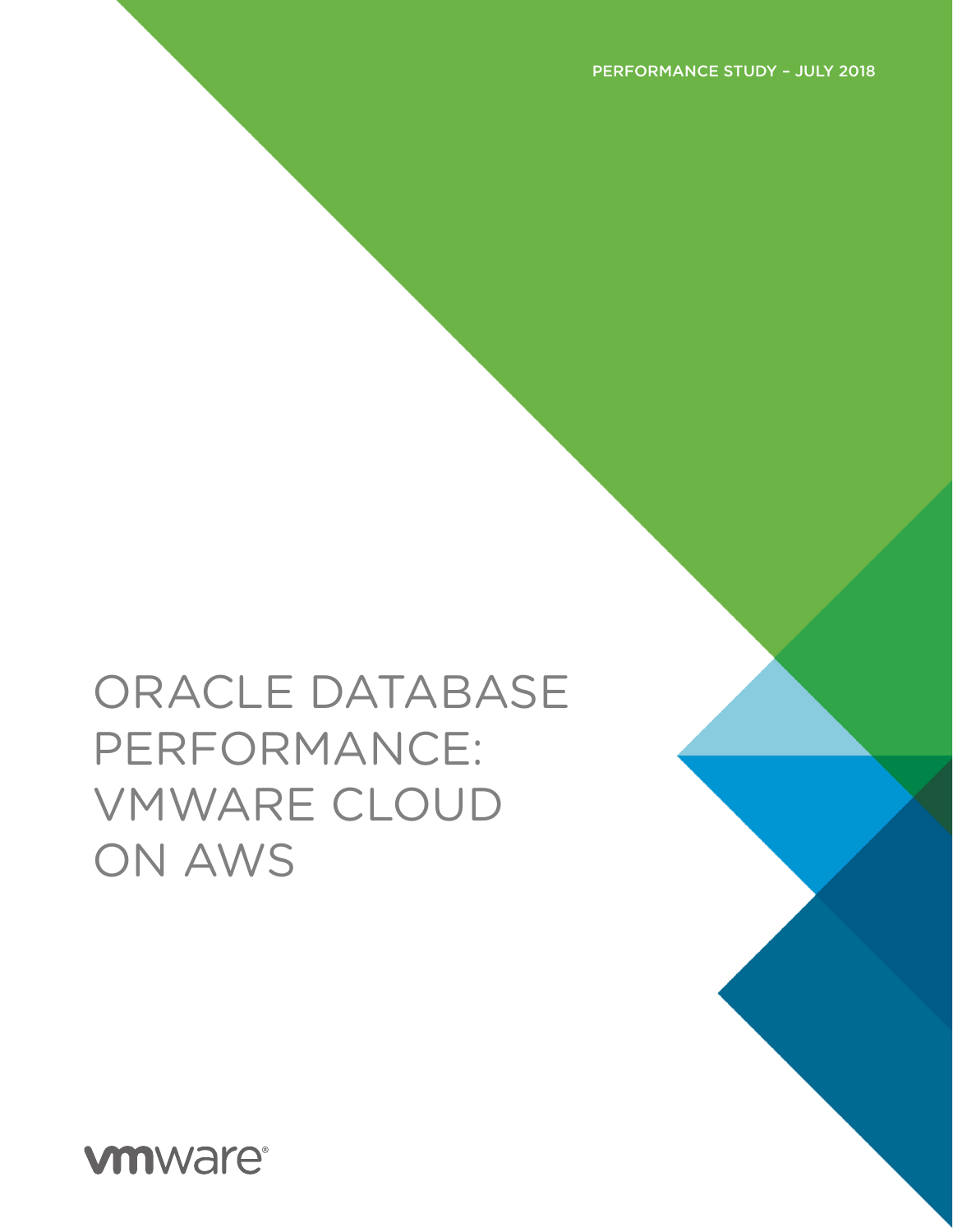#### **Table of Contents**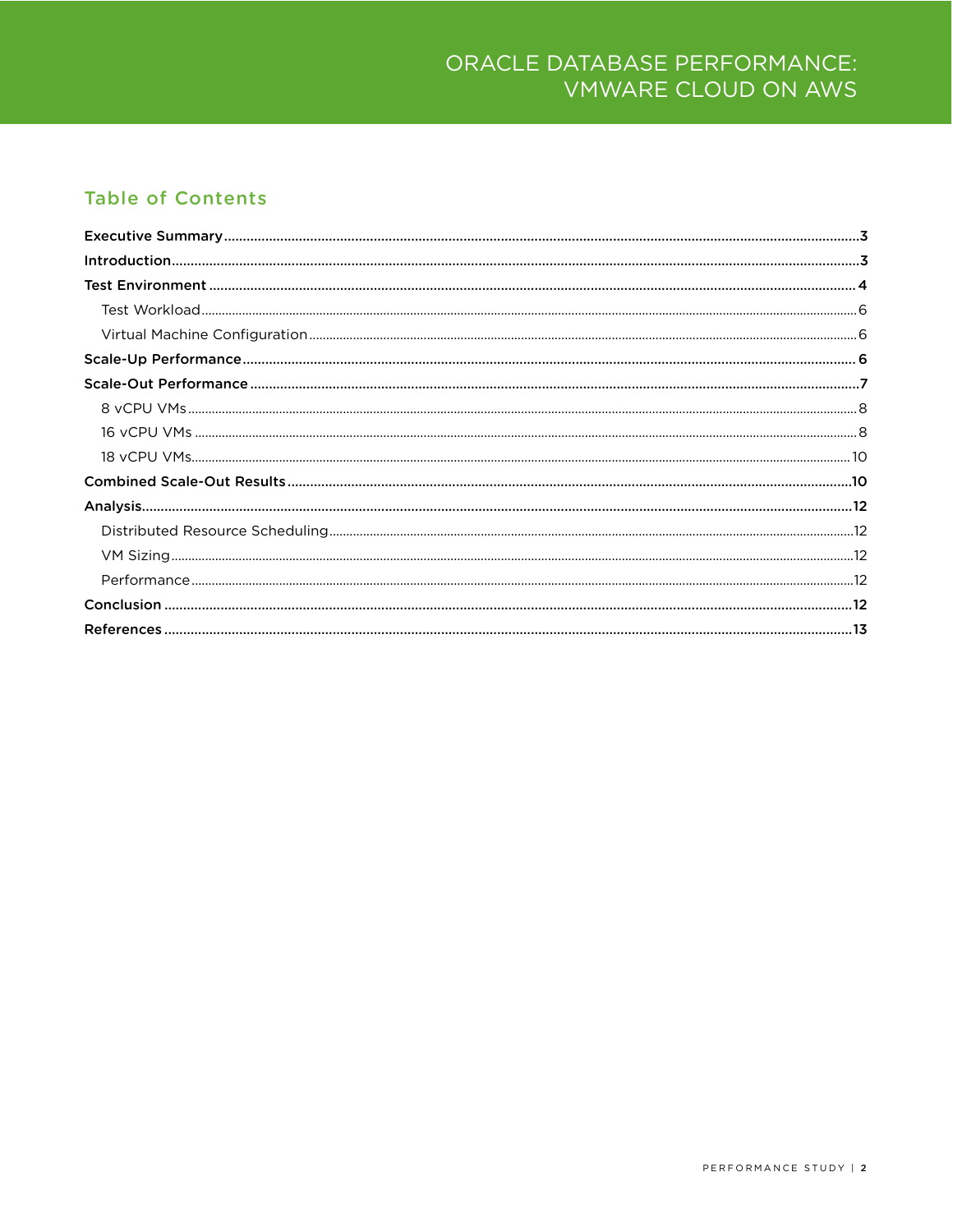# <span id="page-2-0"></span>Executive Summary

VMware Cloud™ on AWS lets customers easily run their applications in virtual machines on Amazon's cloud infrastructure.

Customers have successfully run their business-critical applications with high performance demands on VMware vSphere for many years. It is now possible to do the same thing on AWS infrastructure in the cloud. This allows customers to deploy a complete vSphere environment, ready in hours; including servers, storage, networking, monitoring, and administration. The vSphere environment on AWS is deployed on physical infrastructure, which means that performance is essentially the same as that of a similar environment setup in an onsite datacenter.

This paper examines the performance of Oracle databases on the VMware Cloud on AWS environment and finds that it has excellent performance to support a large number of high performing Oracle databases.

# <span id="page-2-1"></span>Introduction

A complete introduction to VMware Cloud on AWS can be found in many places. There are white papers, blogs, videos, and presentations available from VMware, Amazon, and others. A great place to find many of these resources is on the [VMware Cloud on AWS](https://cloud.vmware.com/vmc-aws/resources) Resources [1] page.

Summarized, VMware Cloud on AWS is a full VMware vSphere cloud that is deployed, ready, and running on Amazon Web Services cloud infrastructure. It runs directly on the servers with no additional layers between vSphere and the bare-metal system. It is automatically deployed and configured with the current version of vSphere, using vSAN for storage, and NSX for networking. It is a hybrid cloud solution that can be connected to your onsite datacenter. Existing VMs can be migrated via vMotion into the new VMware Cloud on AWS over this connection, which means you can easily add more capacity to your existing vSphere cluster.

Amazon Web Services (AWS) is a market leader in cloud computing and provides an incredibly easy and attractive way to quickly build out new capacity and new applications. The high availability and easy ability to scale resources at AWS provides many customers with great options for running their applications that were not possible in the past.

Oracle databases have long been a key part of many enterprises. These databases can be used to scale to meet almost any performance requirements in the market. Oracle's longtime position as a leader of database software and partnerships with many other companies in the industry have resulted in an exceptional track record for supporting business-critical applications. As a result, many customers use Oracle Database software to support crucial business functions that require the highest levels of availability and performance.

The combination of VMware vSphere with AWS provides a robust cloud environment for running businesscritical applications like Oracle databases, and this provides you with new options for supporting your business needs.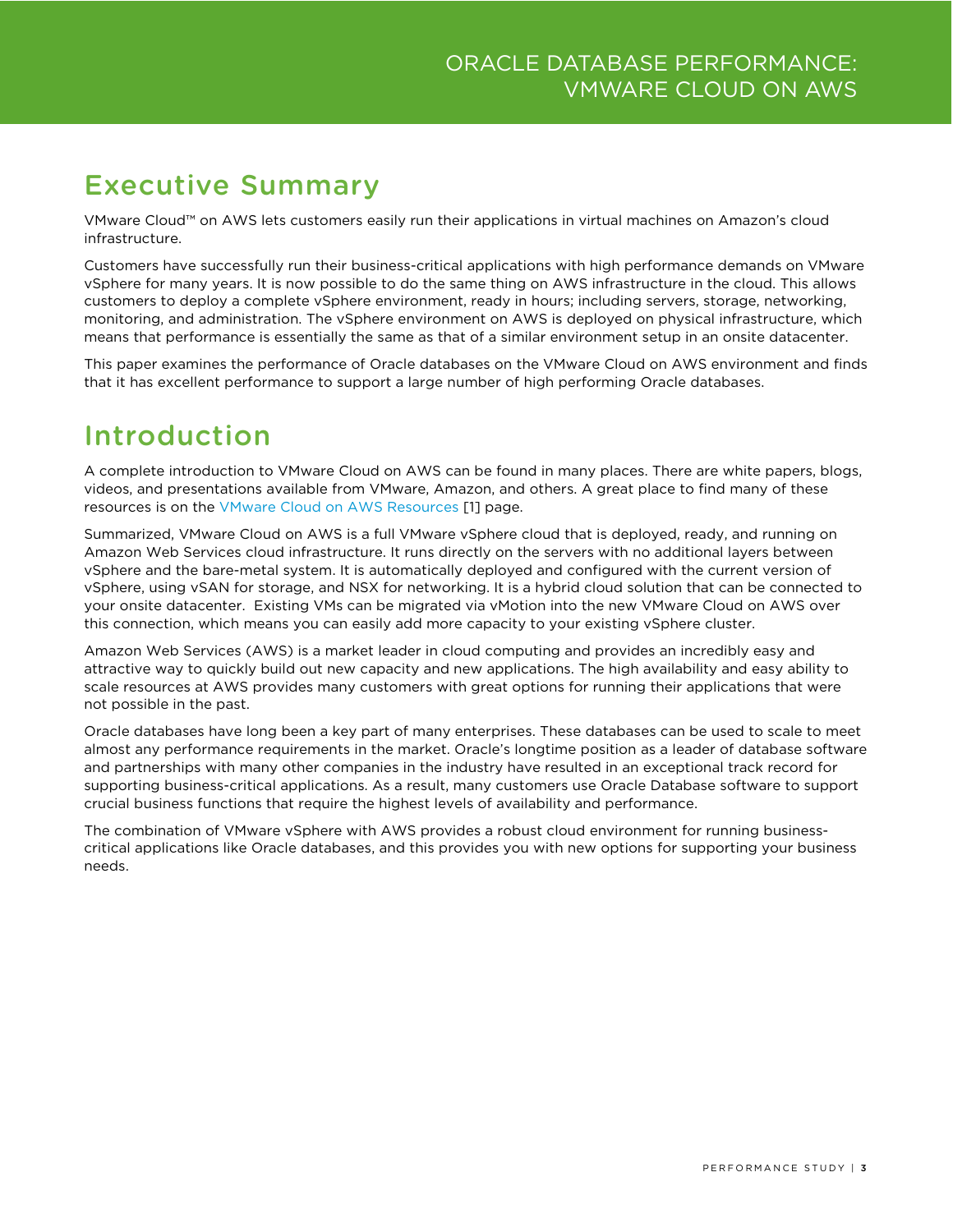# <span id="page-3-0"></span>Test Environment

For our tests, we deployed a four server software-defined data center (SDDC) from our VMware Cloud on AWS portal.

The servers of the SDDC used Intel Xeon E5 2686 v4 processors running at 2.30 GHz with 512 GB of RAM. Each processor had 18 cores and 36 logical threads with hyperthreading enabled (Figure 1).

| vSphere Client<br>Menu $\vee$<br><b>vm</b>                                                                                                                                                                                                         | $\bigcirc$ Search                                                                                                                                                                                                                                                                                       | C<br>⊚∽                                                                      | joinuser@outperf.local V                                                                                                                                                                                                     | ☺ |
|----------------------------------------------------------------------------------------------------------------------------------------------------------------------------------------------------------------------------------------------------|---------------------------------------------------------------------------------------------------------------------------------------------------------------------------------------------------------------------------------------------------------------------------------------------------------|------------------------------------------------------------------------------|------------------------------------------------------------------------------------------------------------------------------------------------------------------------------------------------------------------------------|---|
| Ģ<br>9<br>☑<br>v rD vcenter.sddc-34-218-134-210.vmc.v<br>$\vee$ <b>In</b> SDDC-Datacenter<br>$\vee$ [ Cluster-1<br>□ 10.68.86.68<br>10.68.86.69<br>F.<br>F.<br>10.68.86.70<br>10.68.86.71<br>п<br>Compute-ResourcePool<br>A Mgmt-ResourcePool<br>⋋ | 10.68.86.68<br>ACTIONS ~<br>Configure<br>Monitor<br>Permissions<br>Summary<br>VMware ESXi, 6.8.0, 8493082<br>Hypervisor:<br>Amazon EC2 i3p.16xlarge<br>Model:<br>Processor Type:<br>Logical Processors: 72<br>NICs:<br><b>Virtual Machines:</b><br>40<br>State:<br>Connected<br>Uptime:<br>31 days<br>曡 | <b>VMs</b><br><b>Datastores</b><br>Intel(R) Xeon(R) CPU E5-2686 v4 @ 2.30GHz | <b>Networks</b><br>Free: 81.58 GHz<br>CPU<br>Capacity: 82.8 GHz<br>Used: 1.22 GHz<br>Free: 445.82 GB<br>Memory<br>Capacity: 511.89 GB<br>Used: 66.07 GB<br>Free: 51.55 TB<br>Storage<br>Capacity: 82.95 TB<br>Used: 31.39 TB |   |
|                                                                                                                                                                                                                                                    | Hardware                                                                                                                                                                                                                                                                                                | Configuration<br>$\widehat{\phantom{a}}$                                     | $\checkmark$                                                                                                                                                                                                                 |   |
|                                                                                                                                                                                                                                                    | Manufacturer<br>Amazon EC2<br>Amazon EC2 i3p.16xlarge<br>Model                                                                                                                                                                                                                                          | <b>Related Objects</b>                                                       | ᄉ                                                                                                                                                                                                                            |   |
|                                                                                                                                                                                                                                                    | 36 CPUs x 2.3 GHz<br>$\angle$ CPU                                                                                                                                                                                                                                                                       | Cluster                                                                      | <b>同</b> Cluster-1                                                                                                                                                                                                           |   |
|                                                                                                                                                                                                                                                    | 66.07 GB / 511.89 GB<br>Memory                                                                                                                                                                                                                                                                          |                                                                              |                                                                                                                                                                                                                              |   |

Figure 1. Screenshot of the test environment

On VMware Cloud for AWS, vSAN is used for the storage. It used the 8 NVMe devices that were in each of the four servers. Each NVMe had a capacity of 1.7 TB, so the entire cluster had 32 NVMe devices and a total raw capacity of approximately 40 TB (Figure 2). Deduplication and compression features of vSAN are enabled on VMware Cloud on AWS which will provide additional effective capacity. As part of the automatic deployment, management and workload datastores are created. The management datastore is for things like the vCenter and NSX-related VMs. The workload datastore is where all the VMs that are created or migrated into the environment are stored. This is where all the Oracle database VMs that were created for these tests were stored.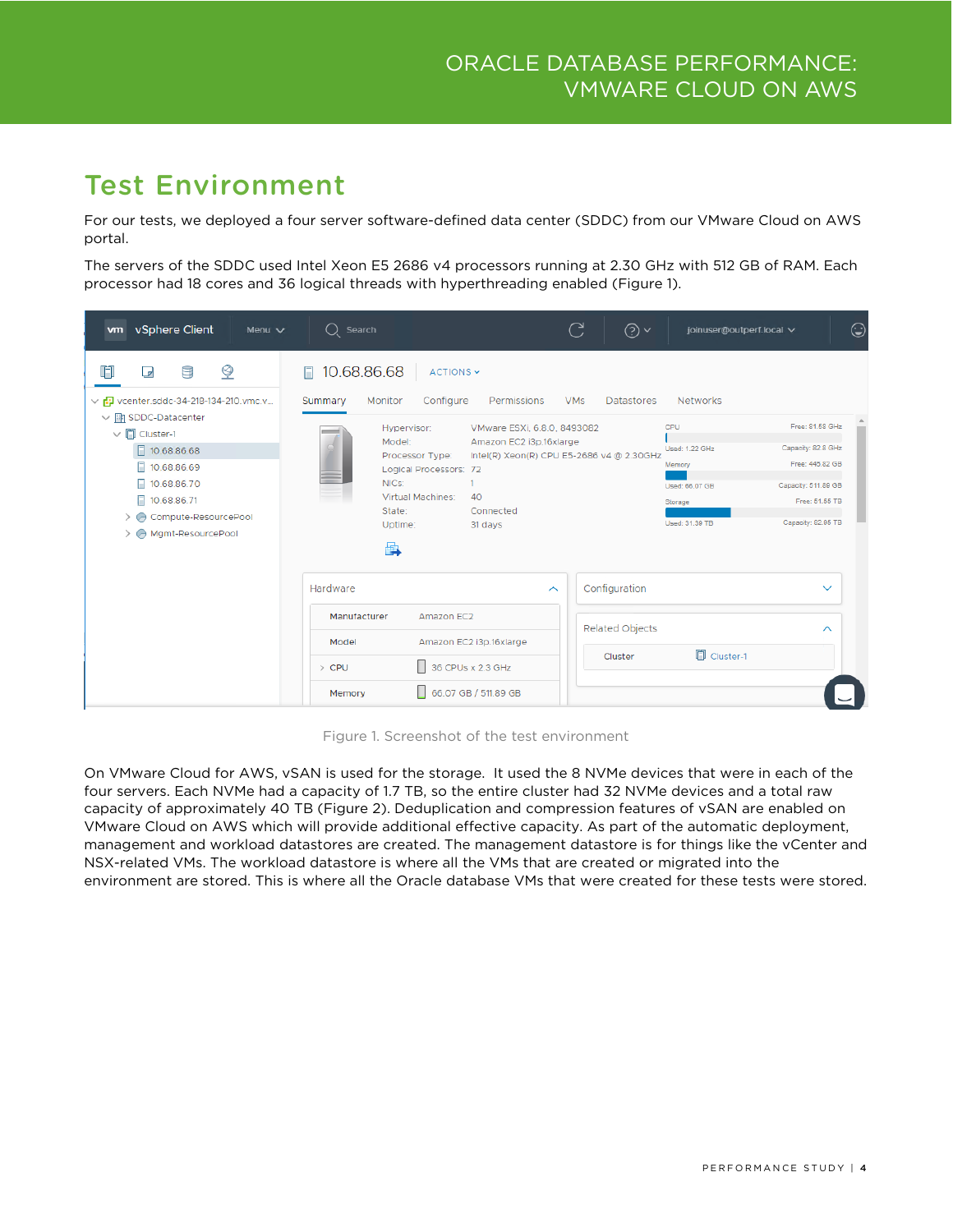

Figure 2. Screenshot of workload datastore configuration

Figure 3 shows a four node SDDC on AWS and its major components. We configured only the VMs that comprised the Oracle database and load driver. The rest of the components and configuration were done automatically as part of the deployment from the VMware Cloud on AWS portal.



Figure 3. Cloud testbed configuration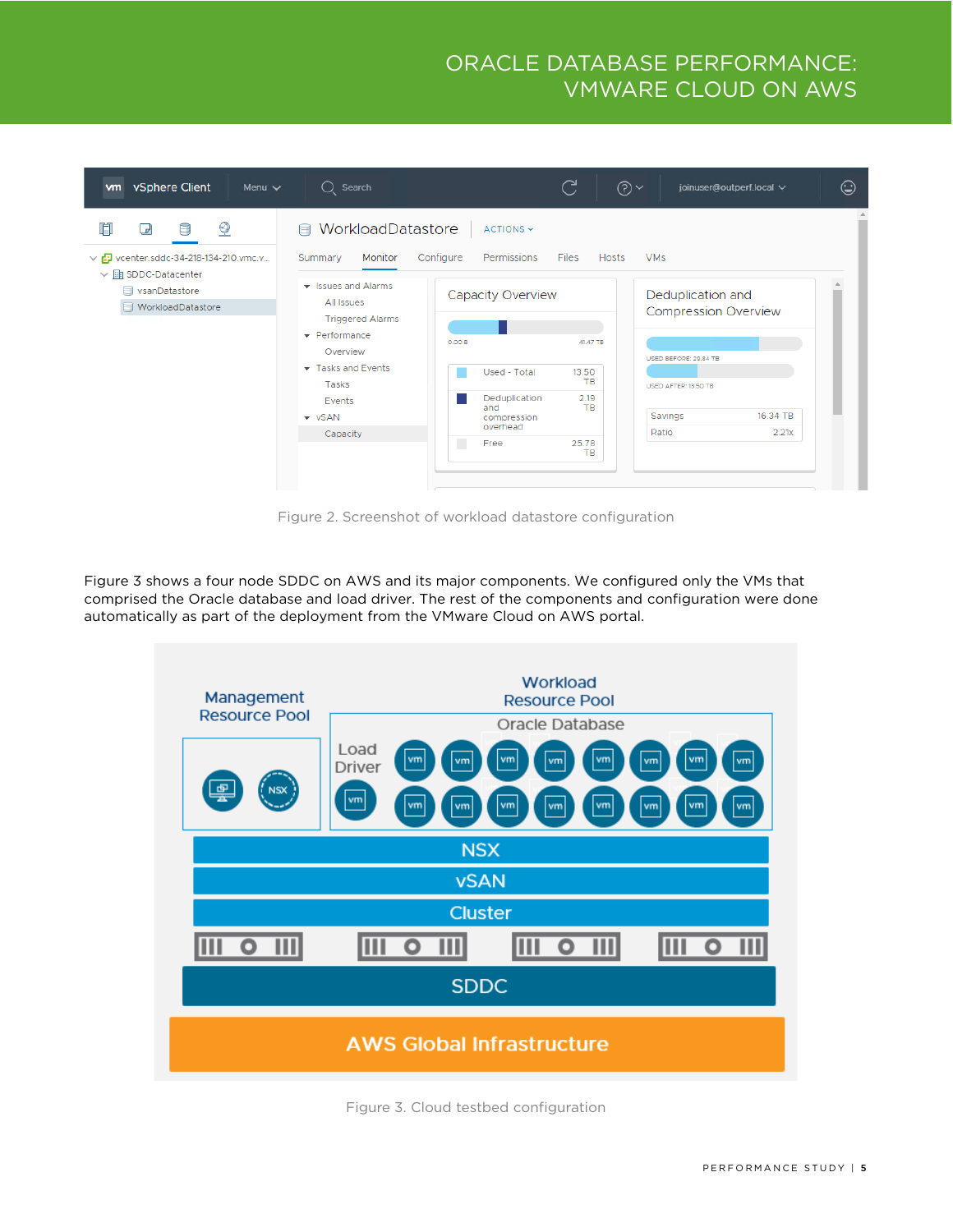### <span id="page-5-0"></span>Test Workload

We used the workload from the open-source benchmark [DVD Store 3](http://www.github.com/dvdstore/ds3) [2]. DVD Store simulates an online store that allows customers to log on, search for DVDs, read reviews from other customers, rate the helpfulness of reviews, and purchase DVDs. DVD Store uses many common database features to support these operations, including tables, indexes, triggers, stored procedures, transactions, foreign keys, simple queries, and complex multi-join queries. The benchmark includes a client program that generates load against the database by simulating the actions of users on the site. Each simulated user thread does the full set of steps for a user from logon through purchase. The workload reports throughput in orders per minute (OPM).

For each test configuration, the number of user threads was increased with each iteration until the throughput reached its maximum level. We observed the maximum throughput corresponded to a host CPU utilization of between 90 and 99 percent.

DVD Store 3 allows for any size database to be created. For these tests, a database with approximately 140 GB of on-disk size was used.

### <span id="page-5-1"></span>Virtual Machine Configuration

We kept the configuration of the VMs constant except for the number of vCPUs, which we varied depending on the specific test. The VMs used the VMXNET3 virtual network adapter and paravirtual SCSI (PVSCSI) adapters. We assigned data and log virtual disks to separate PVSCSI adapters. We also configured the memory to be 128 GB.

We installed the VM with Red Hat Enterprise Linux (RHEL) 7.2 as the operating system and Oracle Database 12.0.1.2 using the Oracle-provided installer RPM. We followed Oracle best practices documentation for this installation. We configured huge pages for RHEL and enabled them in Oracle, and we set the Oracle sga\_target parameter to 100 GB. This ensured that a large amount of the 140 GB database would be available in the buffer cache, but not all, so that some disk accesses would occur during the tests.

# <span id="page-5-2"></span>Scale-Up Performance

Scale-up performance testing entails testing to see how a single VM performs from small configurations up to larger and larger configurations. We performed scale-up tests with a VM configured with 8 vCPUs, up to 64 vCPUs. The DVD Store driver, which ran on a separate VM with 18 vCPUs, generated the load. The load-driver VM and the Oracle database VM both ran in the VMware Cloud on AWS, but were on different physical hosts in that cloud.

The results show good scaling from about 30,000 OPM with an 8 vCPU VM to just over 101,000 OPM with a 32 vCPU VM (Figure 4).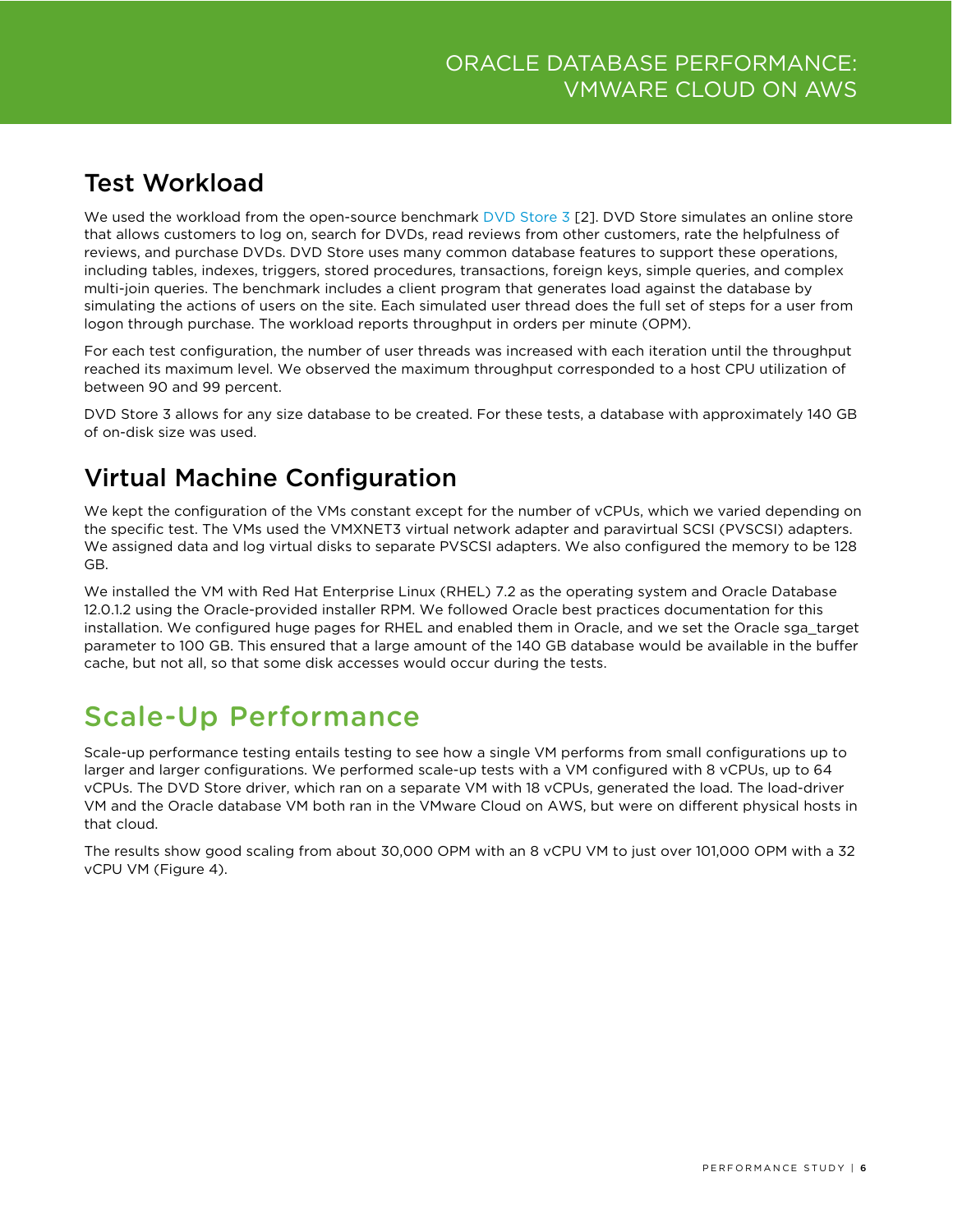



The physical servers in this cloud were two-socket servers with 18 cores per socket, resulting in 36 cores total. Once a VM in this environment exceeded 36 vCPUs, it began to use hyperthreads for some of its vCPUs. Because hyperthreads are two logical threads running on a single physical core, the performance gain is usually about 15 to 30 percent. In this case, the performance scaling from 32 vCPUs to 64 vCPUs was in that range at about 25 percent. This is because almost all of the additional vCPUs were supported through the use of hyperthreads.

# <span id="page-6-0"></span>Scale-Out Performance

Another way to measure performance is with multiple VMs running at the same time, which is known as scaleout performance. The setup is the same as the previous single VM scale-up tests, but the workload driver system now spreads the worker threads across a number of target VMs simultaneously. The database VMs are spread out across the cluster as well, based on the best load balancing as determined by vSphere's Distributed Resource Scheduling (DRS). The total number of OPM achieved across all the Oracle Database VMs is then reported for each set of VMs.

Currently, VMware Cloud on AWS supports up to 30 hosts per cluster and up to 10 clusters per SDDC. In these tests, we used one cluster with only 4 hosts in our SDDC. The performance of the scale-out tests is largely due to the number of hosts. If more hosts were added to the SDDC, then more VMs could be run and the total amount of throughput achieved would be higher. An SDDC with more physical hosts would be capable of achieving higher scale-out performance than what we measured with the 4 host SDDC for these tests.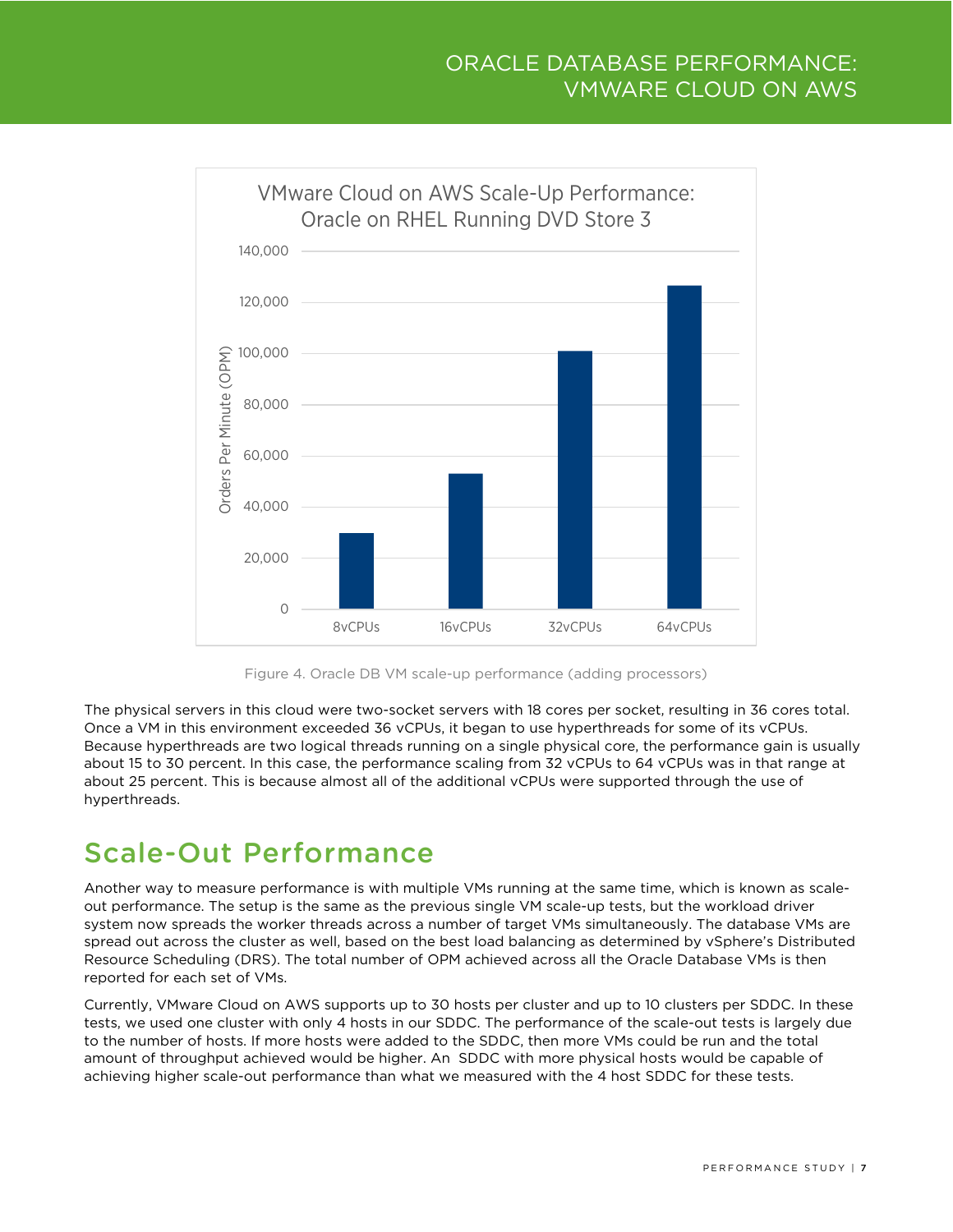#### <span id="page-7-0"></span>8 vCPU VMs

We performed the first set of tests with 8 vCPU VMs. We increased the number of VMs up to the maximum that successfully ran, which, in this case, was 14.

The scaling, as measured in throughput, from 1 to 14 VMs is good, going from 30,000 to 307,000 OPM (Figure 5).



Figure 5. Scale-out performance with 8 vCPU VMs

As in all of the tests in this paper, each VM had 128 GB of memory, and the database had 140 GB on disk. This means that each VM actively used most of its assigned memory for database caching. Each host in the fournode SDDC had 512 GB of RAM for a total of 2 TB across the cloud. With 14 Oracle database VMs actively running, the memory assigned to them was 1,792 GB. While it was possible to get 16 VMs powered on for a test, they required all 2 TB of RAM on the cloud, which did not leave any room for the load-driver VM or any of the other cluster-related VMs like vCenter or NSX controllers. This is why, in the tests, we limited the 8 vCPU case to 14 VMs.

### <span id="page-7-1"></span>16 vCPU VMs

The next test case used 16 vCPU VMs in a scale-out test scenario. Each processor in the physical servers that were used for the SDDC had 18 cores. The 16 vCPU test case dealt with VMs that were just two cores smaller than the NUMA node size of the physical server.

In this round of tests, the scaling remains strong up through 12 VMs, but it begins to fall off with 13 (Figure 6). While the previous test with 8 vCPU VMs was limited by memory, this test was limited by CPU.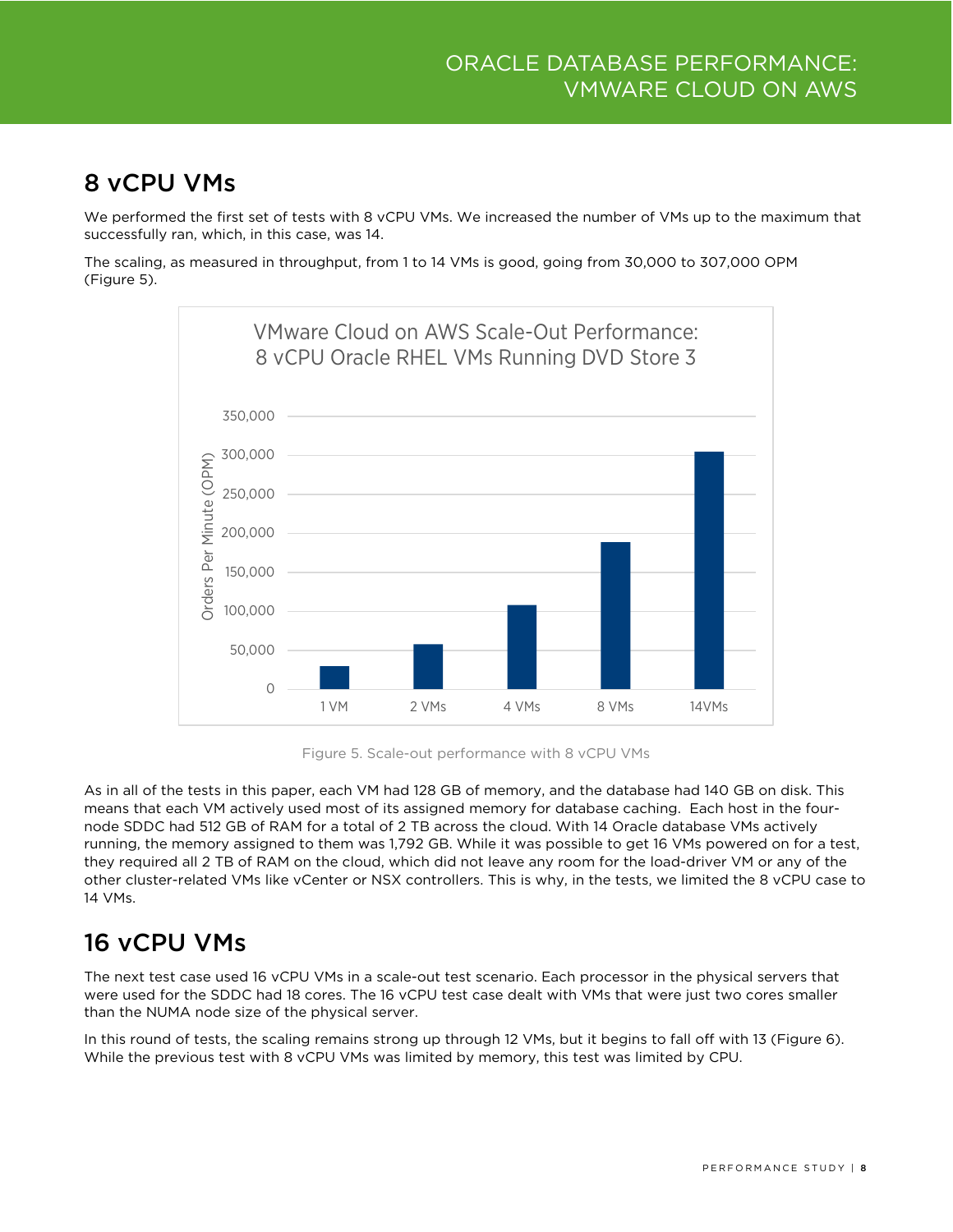

Figure 6. Scale-out performance with 16 vCPU Oracle/RHEL VMs running DVD Store 3

Each host had 36 cores, with the four-node SDDC having a total of 144 cores. With twelve 16-vCPU VMs, there were 192 vCPUs allocated, which means that the cloud had 48 more vCPUs allocated than it had physical cores.

<span id="page-8-0"></span>Regardless, performance still scaled well because of hyperthreading, which gave the system a total of 288 threads. At 13 VMs, the total vCPUs reach 212 and performance degraded a bit, but all VMs continue to achieve significant throughput under this load. But at 14 VMs, the tests did not complete successfully. The load driver VM and all of the database VMs reach a total of 244 vCPUs assigned, and not all database VMs were able to get enough resources to complete queries in a timely manner.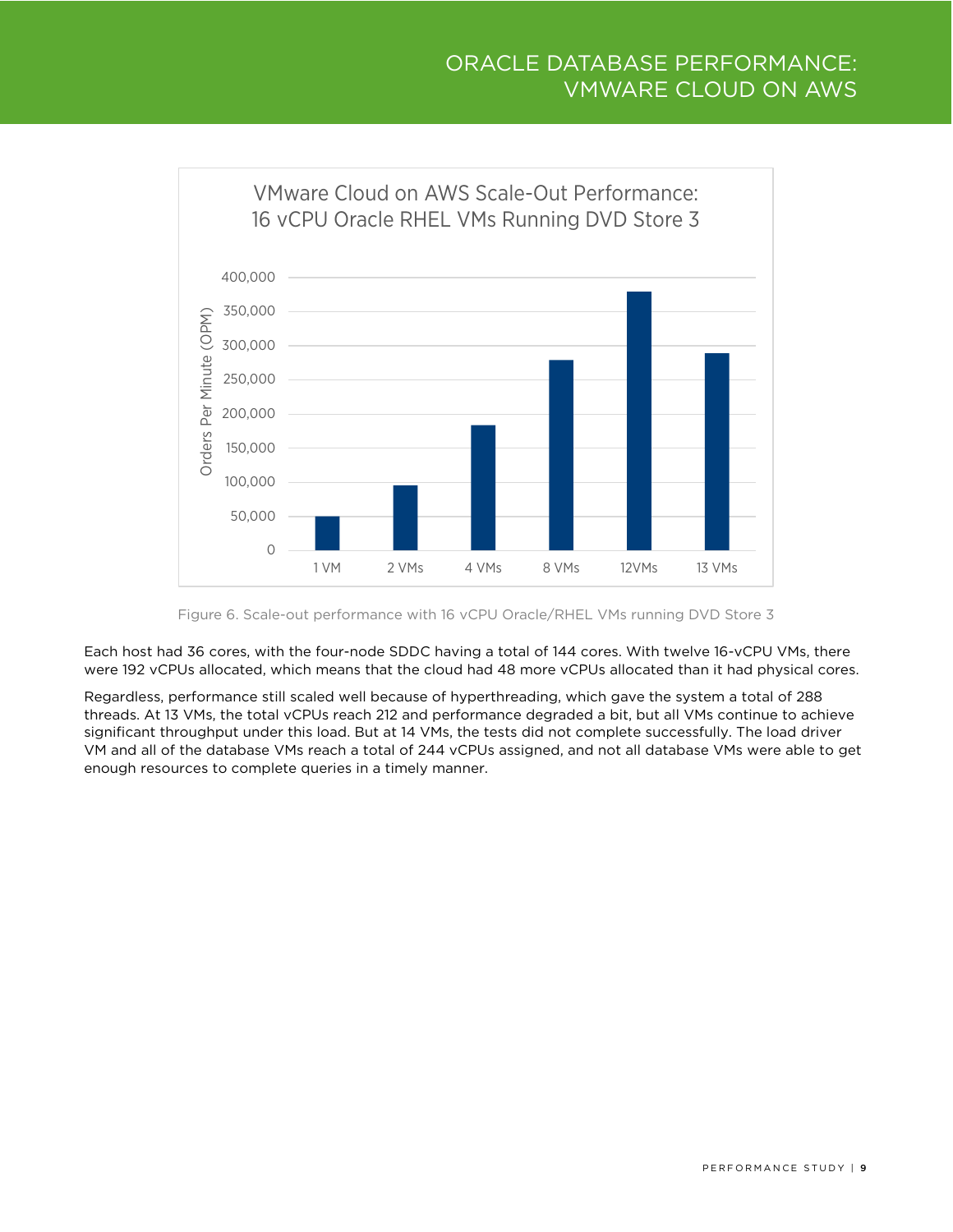#### 18 vCPU VMs

The final test was with 18-vCPU VMs that we sized to exactly match the number of physical cores in each processor. The results are shown in Figure 7.



Figure 7. 18 vCPU RHEL VM scale-out performance running Oracle and DVD Store 3 workload

The 18-vCPU VMs are advantaged in the lower number of VMs tests because the system is not overcommitted, and it is sized to exactly use the full resources of single socket. Each VM has more resources than the 16-vCPU VMs, and it puts them to good use and achieves performance that is better than the 16 vCPU VMs at 1, 2, 4, and 8 VMs. But at 12 VMs, its performance is lower than the 16-vCPU VMs. That extra 2 vCPUs per socket are available to be used by the load driver VM and all of the vSphere infrastructure including vSAN, NSX, and vCenter.

# <span id="page-9-0"></span>Combined Scale-Out Results

Figure 8 is a combination of the results presented in the previous section to allow for easy side-by-side comparison.

The test cases with 8 VMs or less show that more throughput is achieved in proportion to the number of vCPUs. In other words, the bigger the VM, the more throughput that was achieved. There are enough physical cores in all these test cases to essentially provide each database VM with plenty of CPU resources. There are 8 database VMs and 8 physical processors with 18 cores, each, in the cloud. The 18-vCPU VMs provide the best performance in all of the test cases with up to 8 VMs.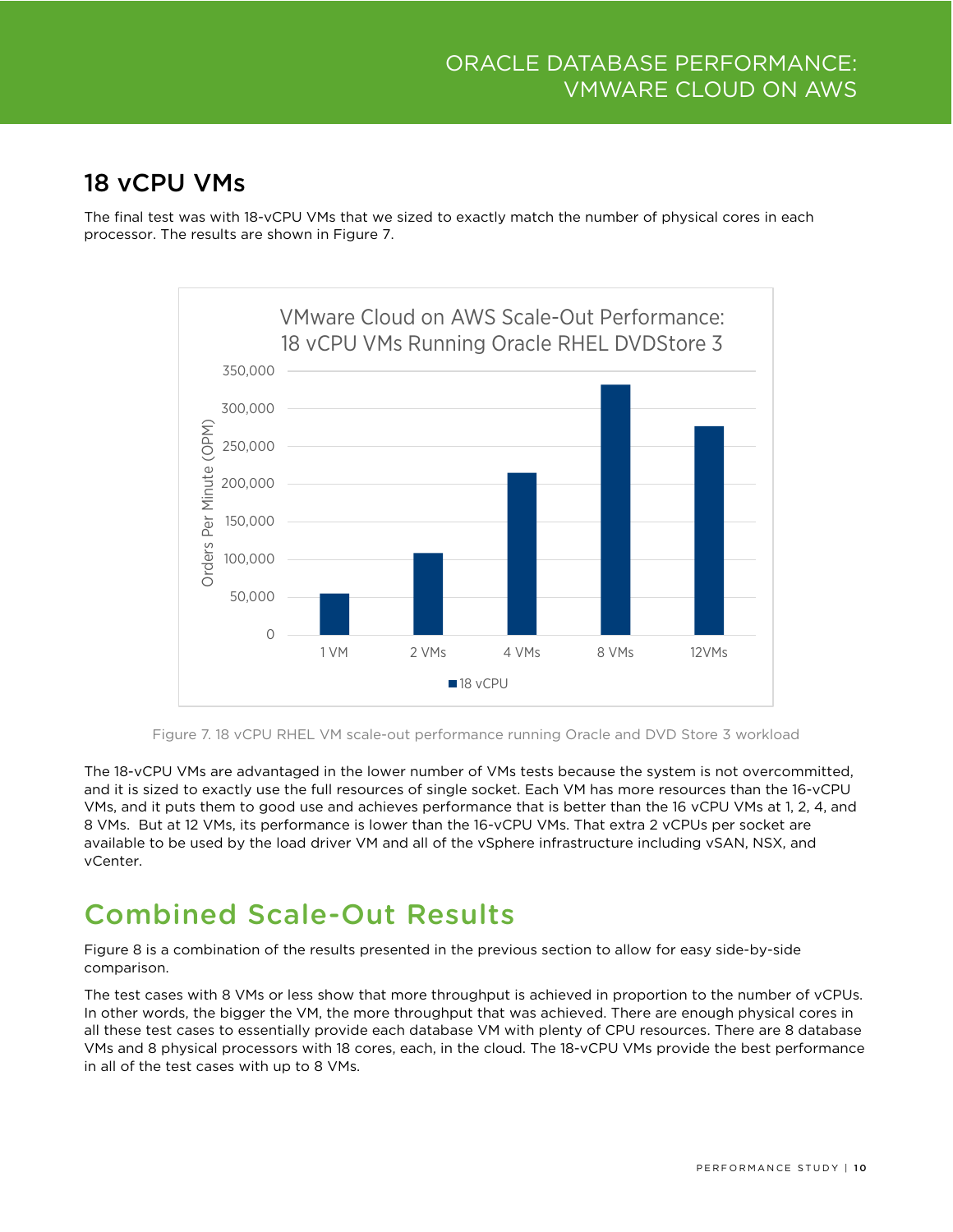

Figure 8. VMware Cloud on AWS scale-out performance with 8, 16, and 18 vCPU

The test cases with more than 8 VMs (the right side of the chart) are interesting. These are the cases where resources are more scarce and where either CPU or memory constraints come into play in the performance results. At the 12 VM count, the 16 vCPU VM test case achieves the highest performance of all the tests with about 380,000 OPM, while the 18 vCPU test case falls off to around 275,000 OPM. While the efficiency of having a full socket dedicated to a single 18 vCPU VM provided the best performance with 8 VMs, the lack of any additional room for other VMs was limiting when more were added. Having more vCPUs than physical cores results in some real resource contention that in turns leads to lower overall performance.

This same type of resource contention also ends up affecting the 16 vCPU VMs once the thirteenth VM is added as the total throughput for that test case drops to 289,000 OPM. This is a little bit higher than what the twelve 18-vCPU VMs achieved, but still represents a significant drop from 380,000 OPM.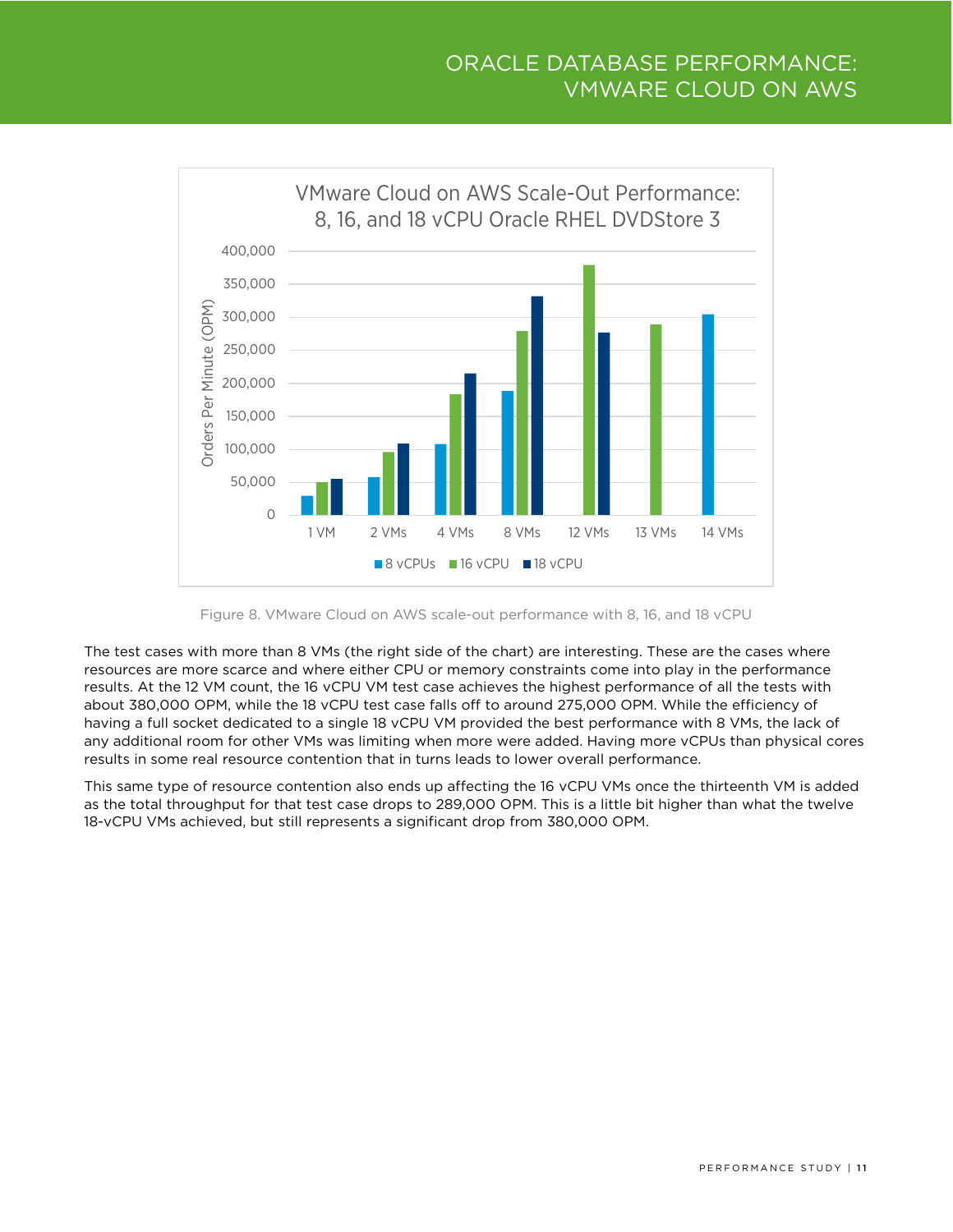# <span id="page-11-0"></span>Analysis

Oracle database workloads on VMware Cloud on AWS provide high performance, achieving hundreds of thousands of orders per minute. The scale-up and scale-out performance shows that Oracle running in this environment is capable of supporting big workloads as well as a large number of small- to medium-sized workloads as well. Most of the best practices that have been recommended for Oracle on vSphere still apply to this new environment. The VMware-published [Oracle Databases on VMware Best Practices Guide](https://www.vmware.com/content/dam/digitalmarketing/vmware/en/pdf/solutions/vmware-oracle-databases-on-vmware-best-practices-guide.pdf) [3] is the best source for complete details on best practices.

### <span id="page-11-1"></span>Distributed Resource Scheduling

Distributed Resource Scheduling (DRS) is a feature of vSphere that decides where to place VMs upon power-on, and when to move running VMs. This is the VM load balancing feature that is used to make sure that VMs are placed so that performance is optimal across a vSphere cluster. When using VMware Cloud on AWS, this feature is turned on and configured as part of the service. VMs are placed and moved around the cloud automatically.

Initial placement of the VMs was fairly easy for DRS in the test cases where there were enough resources—this was all of the test cases with 8 VMs or less. In cases where there were more, DRS would sometimes decide to move VMs around after load was applied to the VMs, meaning that, in some of the tests with more than 8 VMs, multiple vMotion migrations occurred during the first test run with that number of VMs. This sometimes caused the initial set of tests to have lower than expected throughput in the form of low OPMs. Once the vMotion migrations completed, throughput increased back to expected levels.

### <span id="page-11-2"></span>VM Sizing

It is important to size the VM with the amount of virtual CPUs and memory that are needed for that workload. Creating VMs that are larger than they need to be can result in wasted resources and lower overall performance across all VMs. Looking at the results of the 16 vCPU VMs compared with the 18 vCPU VMs, it is clear that better overall performance was possible with more slightly smaller VMs. At the same time, an 18 vCPU VM did outperform a 16 vCPU VM. Rightsizing the VMs so that they have the resources they need can lead to overall better utilization.

### <span id="page-11-3"></span>Performance

The performance scalability that we observed in these tests on the VMware Cloud on AWS environment were very similar to what is seen with Oracle database test workloads running on VMware vSphere onsite. Because the software stack is essentially the same and the key difference is location and deployment methodology, this was expected. High-performance Oracle databases can be run successfully with good performance on VMware Cloud on AWS.

# <span id="page-11-4"></span>Conclusion

The ability to quickly get a complete VMware vSphere environment up and running on AWS cloud infrastructure is a powerful solution. A best practices–based setup with compute, storage, and network resources can be quickly ready to run Oracle databases with high performance requirements.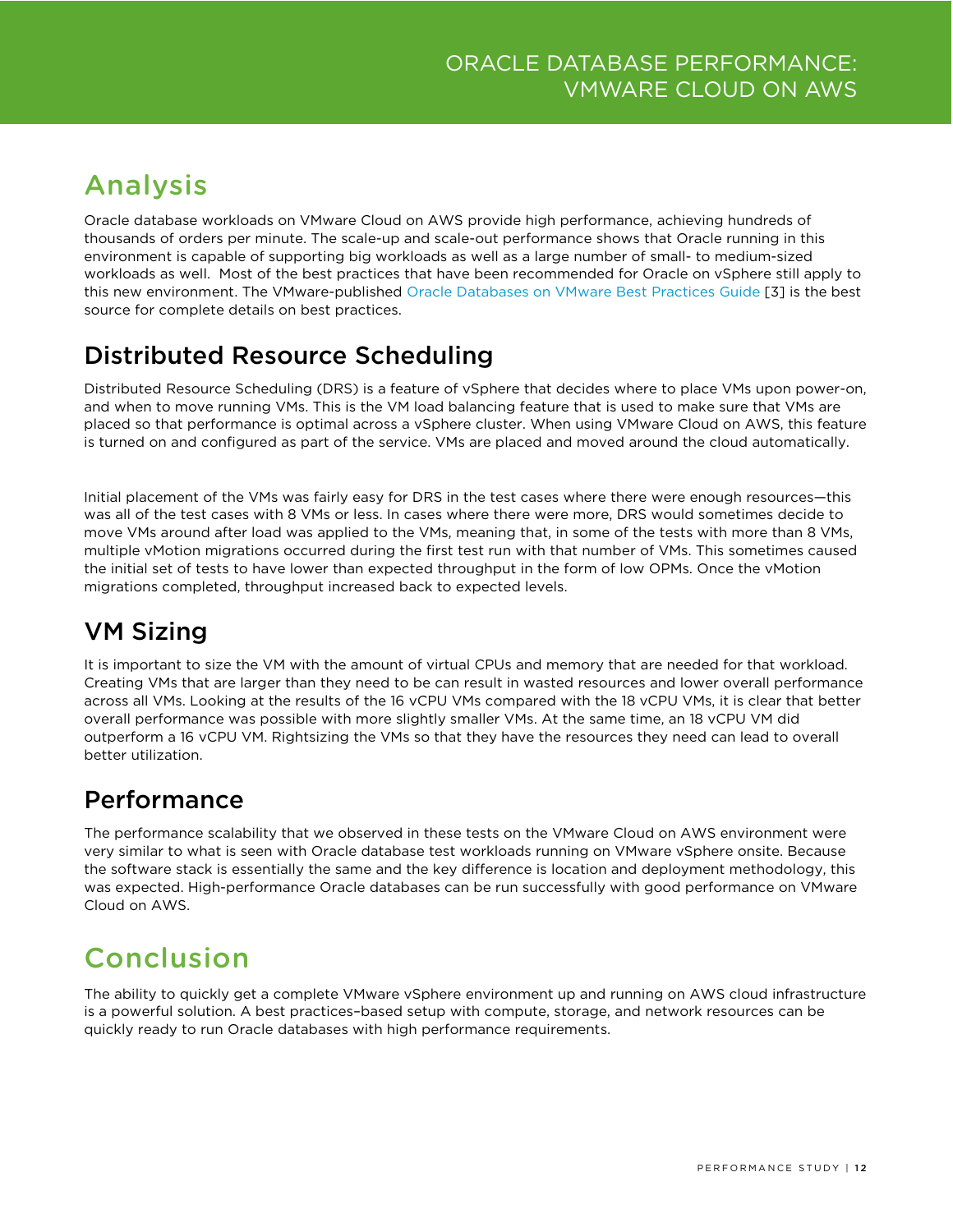## <span id="page-12-0"></span>References

- [1] VMware, Inc. (2018) VMware Cloud on AWS Resources. <https://cloud.vmware.com/vmc-aws/resources>
- [2] Todd Muirhead. (2017, December) DVD Store version 3. <http://www.github.com/dvdstore/ds3>
- [3] VMware, Inc. (2016, May) Oracle Databases on VMware Best Practices. [https://www.vmware.com/content/dam/digitalmarketing/vmware/en/pdf/solutions/vmware-oracle](https://www.vmware.com/content/dam/digitalmarketing/vmware/en/pdf/solutions/vmware-oracle-databases-on-vmware-best-practices-guide.pdf)[databases-on-vmware-best-practices-guide.pdf](https://www.vmware.com/content/dam/digitalmarketing/vmware/en/pdf/solutions/vmware-oracle-databases-on-vmware-best-practices-guide.pdf)

Disclaimer: Results do not represent the performance of Oracle software, neither are they meant to measure Oracle performance nor compare the performance of Oracle to another DBMS. We simply use Oracle on VMware Cloud on AWS to observe and optimize the performance of virtual machines in this environment.